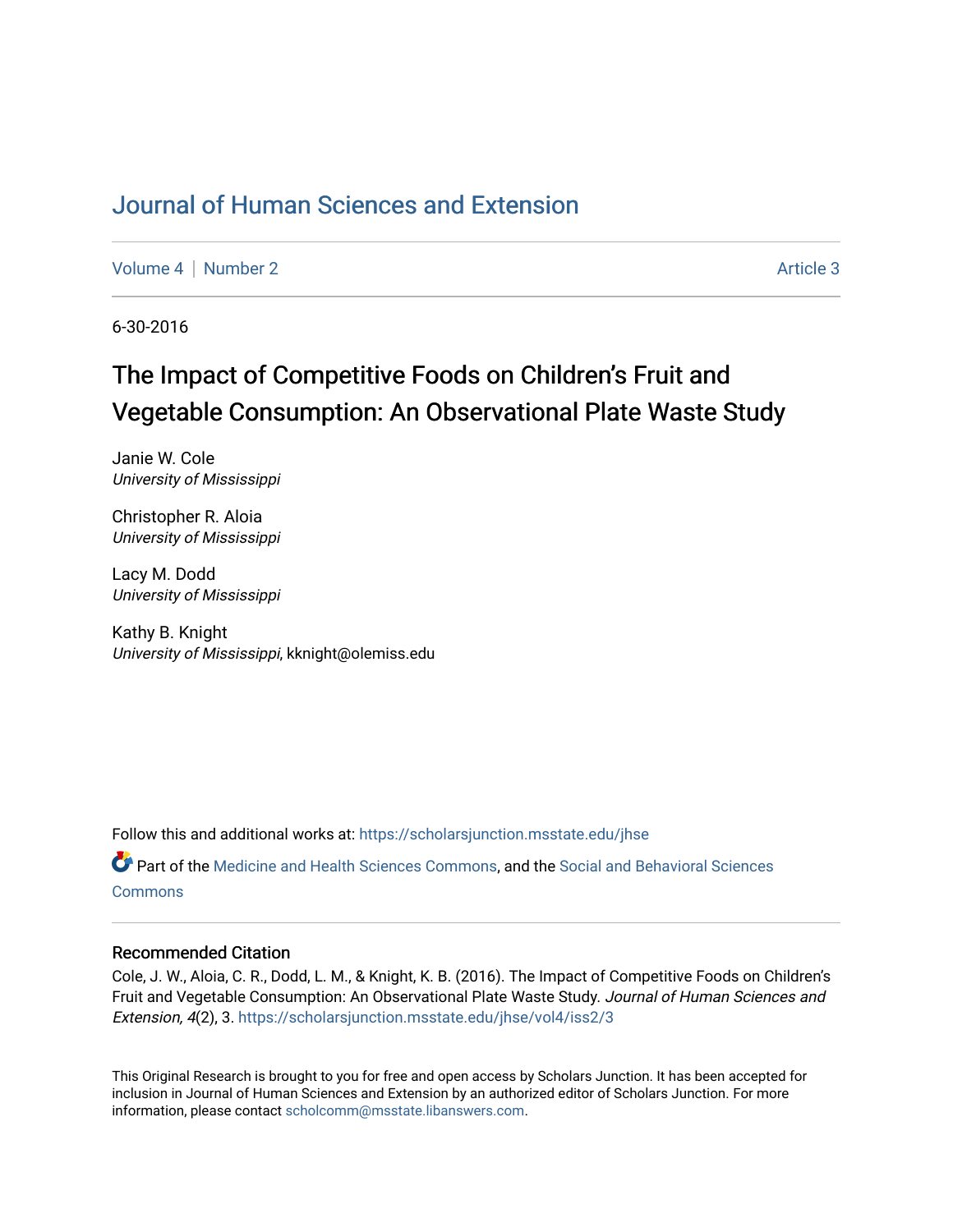# The Impact of Competitive Foods on Children's Fruit and Vegetable Consumption: An Observational Plate Waste Study

# Acknowledgments

The study was funded as a part of Eating Good ...and Moving Like We Should, an ongoing school-based nutrition intervention program conducted by the Department of Nutrition and Hospitality Management at the University of Mississippi. Eating Good...and Moving Like We Should was supported by the W. K. Kellogg Foundation under Grant # P3023331. The authors are thankful to all the elementary teachers and students who participated in the study; Superintendent of Oxford City Schools Mr. Brian Harvey; Della Davidson Elementary Schools; and Good Food for Oxford Schools.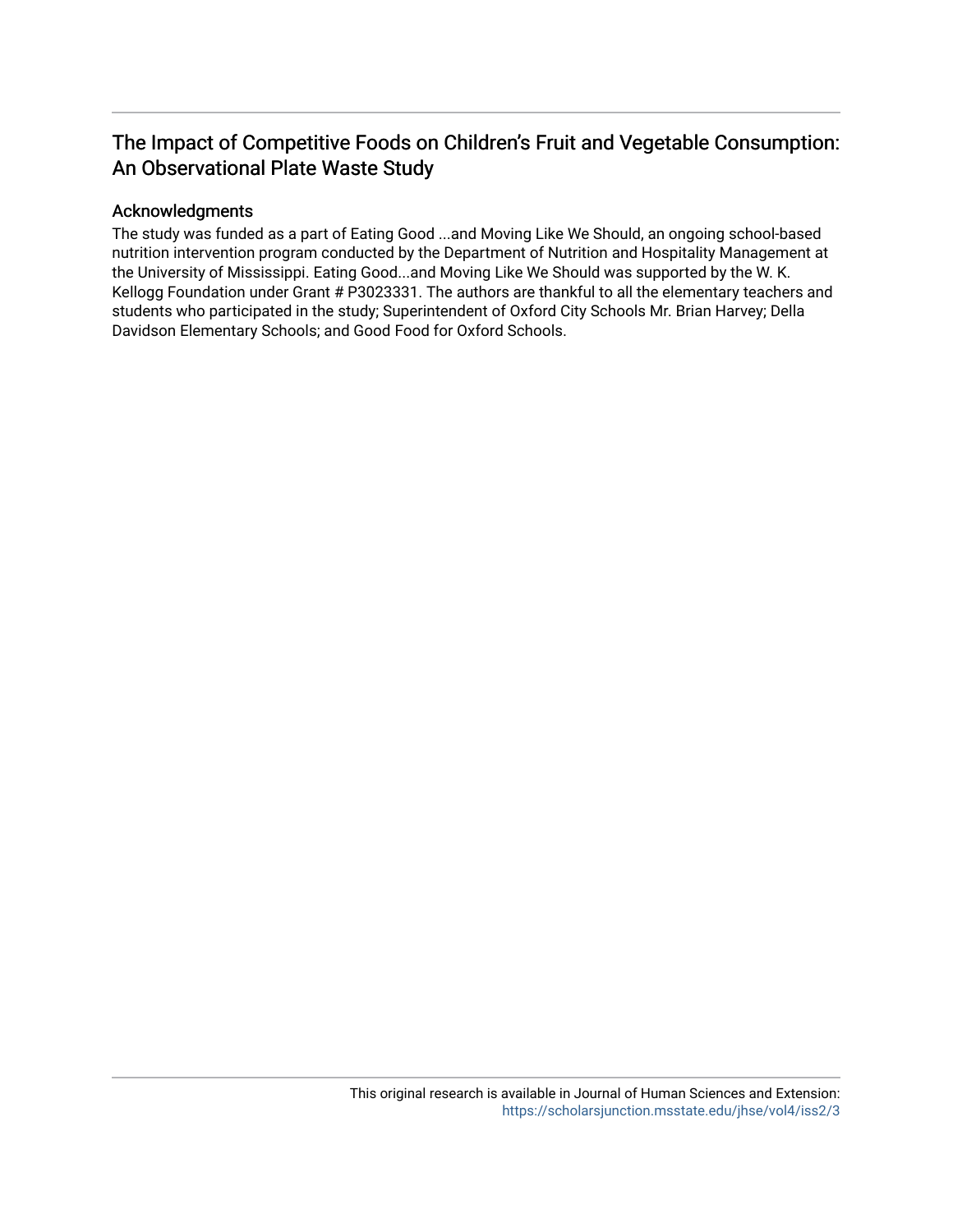# **The Impact of Competitive Foods on Children's Fruit and Vegetable Consumption: An Observational Plate Waste Study**

**Janie W. Cole Christopher R. Aloia Lacy M. Dodd Kathy B. Knight**  *University of Mississippi* 

*Little is known about the effect of competitive foods on children's consumption of lunch meals in elementary schools in Mississippi. The objective of this observational study was to examine how competitive food purchases affect entrée, fruit, and vegetable consumption using the quarter-waste method. A total of 862 meals and purchase of competitive foods were observed. Children who purchased ice cream or pudding were 1.6 times more likely to throw away more than 50% of their entrée, 3.5 times more likely to not eat their vegetables, and more than two times more likely to not eat their fruit than children who did not purchase ice cream or pudding. Children who purchased chips were also less likely to consume more than 50% of their entrée. These findings suggest that competitive foods can impact children's fruit and vegetable consumption.* 

*Keywords*: childhood obesity, child nutrition programs, school lunch, competitive foods, plate waste, fruit and vegetable consumption

#### **Introduction**

With obesity rates doubling in preschool children and tripling in adolescents over the last four decades and increasing concern over the nutritional status of the nation's youth, the United States government declared childhood obesity a national priority in 2005 (Hoelscher, Kirk, Ritchie, Cunningham-Sabo, & Academy Positions Committee, 2013). Mississippi and neighboring states are ground zero for childhood obesity and other diet-related diseases (Centers for Disease Control and Prevention, 2012, 2015). The epidemiological reality of childhood obesity caught the attention of Mississippi lawmakers and led to the passage of the Healthy Students Act (MS S. 2369) in 2007 (Mississippi Legislature, 2007). Since that time, Mississippi has seen obesity rates stabilize among its middle and high school students and decline among elementary students. Schools are serving less fried food and more healthy food options in their cafeterias (Kolbo et al., 2012). Many public health researchers attribute this positive finding, in large part, Direct correspondence to Kathy B. Knight at kknight@olemiss.edu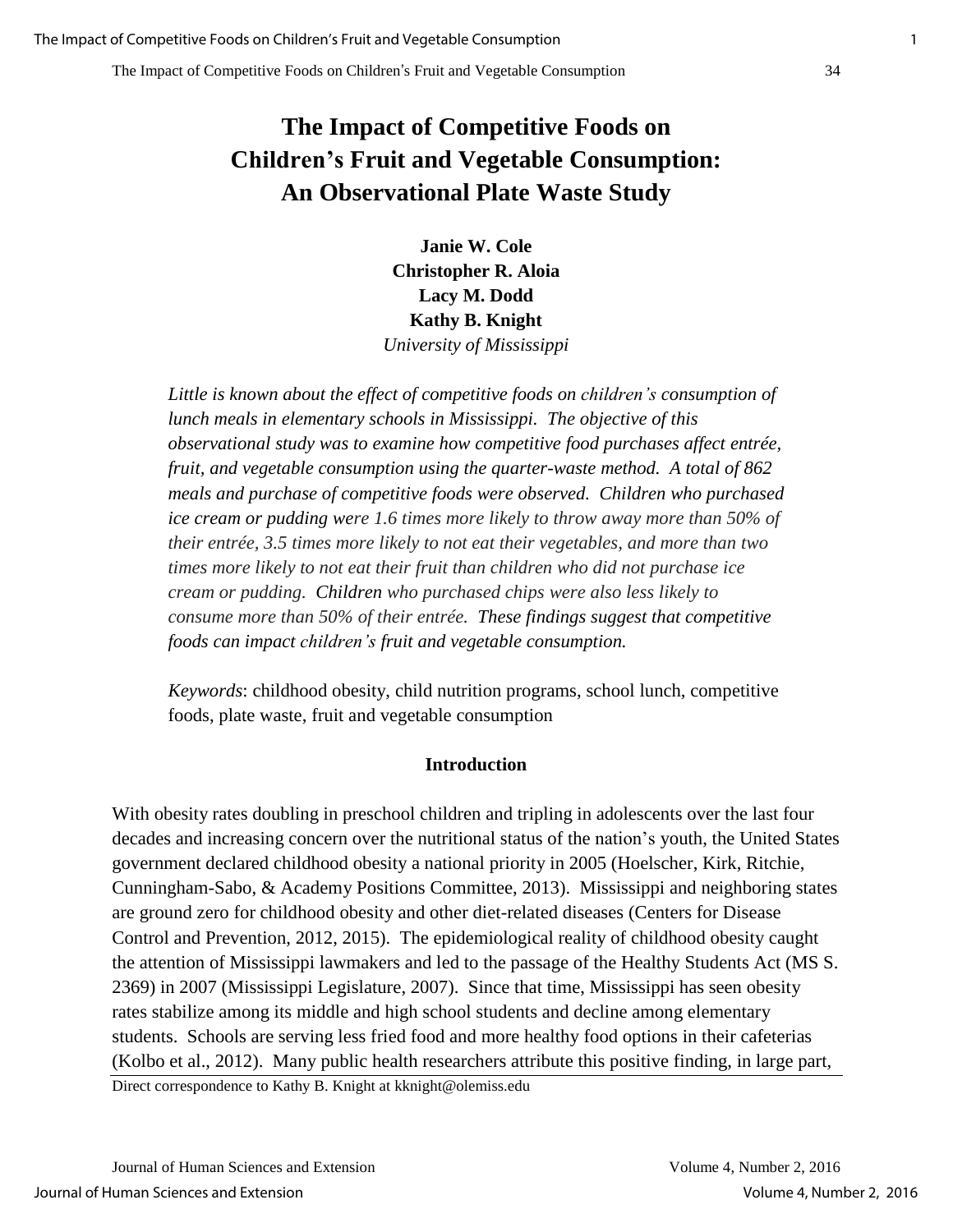to policy decisions and school nutrition interventions that encouraged healthier school lunches and better nutrition choices by students (Kolbo et al., 2012; Story, Kaphingst, & French, 2006). Since school attendance is required by law, schools offer a long-term opportunity to provide healthy food to more than 95% of U.S. youths and adolescents (Story, 1999; Story et al., 2006).

## **Competitive Foods**

Although all foods served as part of reimbursable meals in child nutrition programs are required to meet nutritional standards (United States Department of Agriculture [USDA] Food and Nutrition Service, 2013), there are other foods sold "a la carte" or in vending machines that are broadly referred to as "competitive foods" (Fox, Gordon, Nogales, & Wilson, 2009). In 2010, the Mississippi Department of Education (2014) developed a strong policy regarding competitive foods, which decreased their availability but still allowed some access by specifically identifying ice cream as a milk product, thus allowing children to purchase ice cream with meals. The purchase of baked and other reduced-fat chips, a popular snack, is also allowed because they meet the USDA "Smart Snacks" standards for fat, saturated fat, sugar, and sodium (Mississippi Department of Education, 2014; USDA Food and Nutrition Service, 2015). Additionally in 2010, the Mississippi School Nutrition Environment Evaluation Data System (MS NEEDS) found that over the course of four years, the number of Mississippi public schools in compliance with the state policy on competitive foods increased, and ice cream and reduced-fat chips were the main competitive food items sold (Carithers et al., 2010).

In a review of the influence of competitive foods on consumption of school meals and students' body mass indexes (BMIs), Chriquip, Pickel, and Story (2014) concluded that there was ample evidence to suggest that limiting competitive foods reduced children's consumption of them, but there were mixed findings as to whether this reduction would decrease BMIs. Earlier studies found that the purchase of competitive foods decreased school lunch consumption and increased plate waste, which resulted in lower intakes of vital nutrients (Larson & Story, 2010; Templeton, Marlette, & Panemangalore, 2005). Although Mississippi has made modest progress in stabilizing childhood obesity and has restricted the sales of competitive foods, more understanding is needed about the use of competitive foods and how they affect the consumption of fruits and vegetables in Mississippi children. The objective of this research was to determine if competitive food purchases, specifically ice cream, pudding, and chips, affect lunch entrée and fruit and vegetable consumption.

#### **Methodology**

#### **Sample and Study Design**

The study was conducted in a north Mississippi elementary school serving 615 fourth and fifth graders, with 51% of children receiving free/reduced lunch (ElementarySchools.org, 2015), and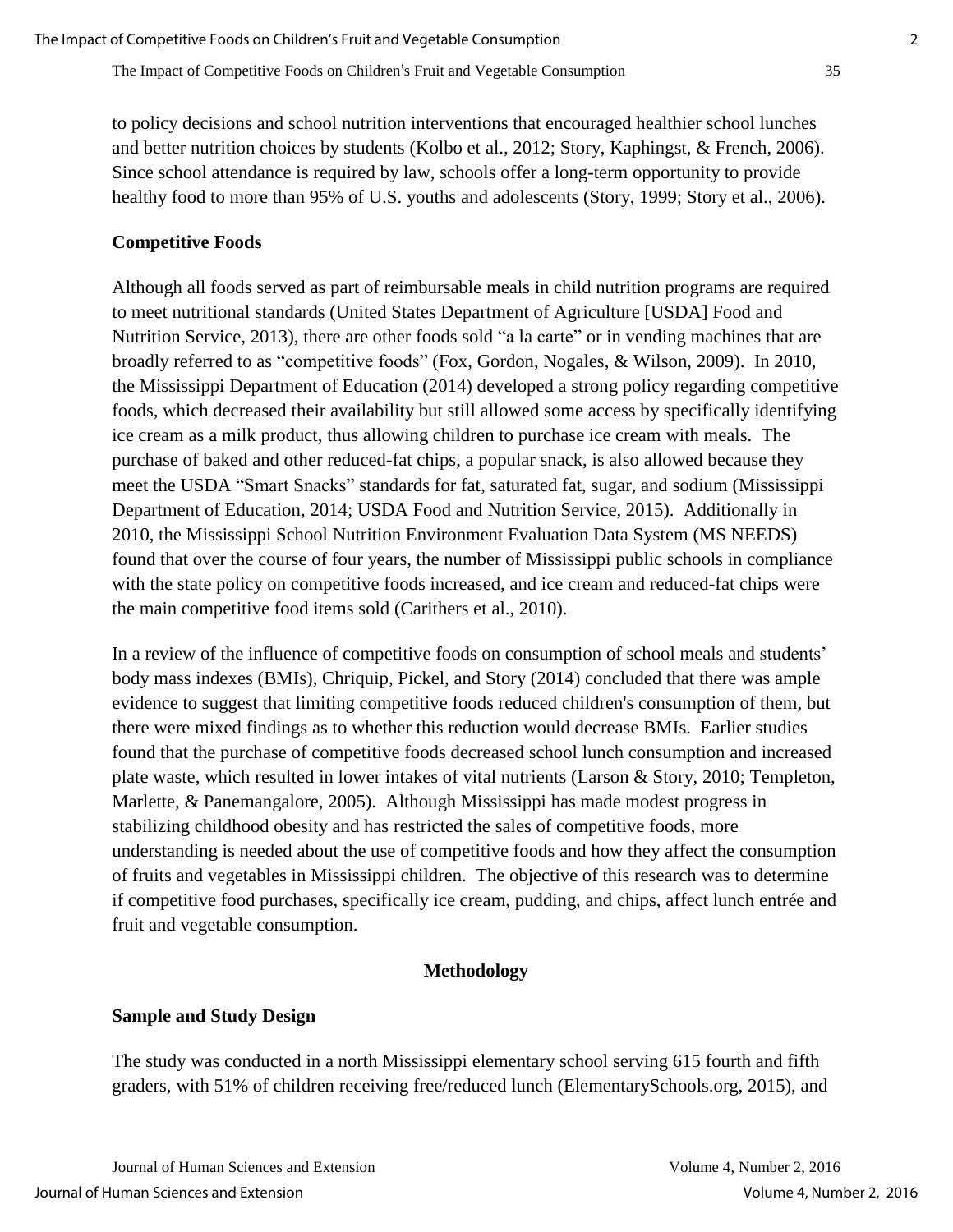where ice cream, pudding, and potato chips are available for children to purchase with meals. An observer at the cafeteria line checkout station noted competitive food purchases. The quarter-waste method was used to measure tray consumption because it has been found to be an accurate and cost-effective method of measuring plate waste (Hanks, Wansink, & Just, 2014). This study was approved by the University of Mississippi Institutional Review Board. The *Eating Good…and Moving Like We Should* project was funded by the W.K. Kellogg Foundation.

#### **Instrument and Protocol**

Six trained observers were present in the cafeteria on three nonconsecutive days (2-24-2014, 2- 25-2014, and 3-14-2014). The convenience sample included only trays of children who received a school lunch meal with an entrée, vegetable, and fruit (*n* = 862) at the one elementary school in the district for third and fourth graders. Before lunchtime on each of the three days, a registered dietitian and a health educator trained the research assistants and the school lunch staff on the quarter-waste method for measuring food consumption (Hanks et al., 2014). A tray was prepared with an entrée, vegetable, and fruit, which was considered a 100% serving. Tray servings were standardized, with all children receiving the same portion sizes as outlined in the USDA's *Nutrition Standards in the National School Lunch and School Breakfast Programs: Proposed Rule* (Concanno, 2011). Study trainers then removed a quarter of the contents to provide the observers with an example of a 25% consumed plate. They took another quarter away from each menu item to show what 50% consumption looked like. Finally, another quarter was taken to show 75% consumption. Although during training, the research assistants expressed similar observations regarding plate waste amounts, their tray observations were not weighed to assess inter-rater reliability.

Data sheets with columns of the 0, 25, 50, and 75 percentages were then distributed to research assistants to circle the amount consumed for each student. Effort was made to not let the teachers or the children know that food consumption was being measured. Observers approached the tables as the children were preparing to take their trays to the "dish window" for food disposal. They then walked around the table and observed the children's trays. If asked by the children what they were doing, the observers were instructed to say they were looking at the trays to see if the cafeteria needed new trays. This was to guard against the possibility of observer influence on children's meal consumption. It is important to note that the school has a policy of not allowing children to bring their backpacks to the cafeteria, and children cannot take food out of the cafeteria.

## **Statistical Analysis**

After the data were collected and entered, each tray percentage from a reimbursable school lunch was considered a case. All cases were grouped into two categories, high and low consumption. Consumers in the high category ate 50% to 100% of their entrée, vegetable, and fruit; trays of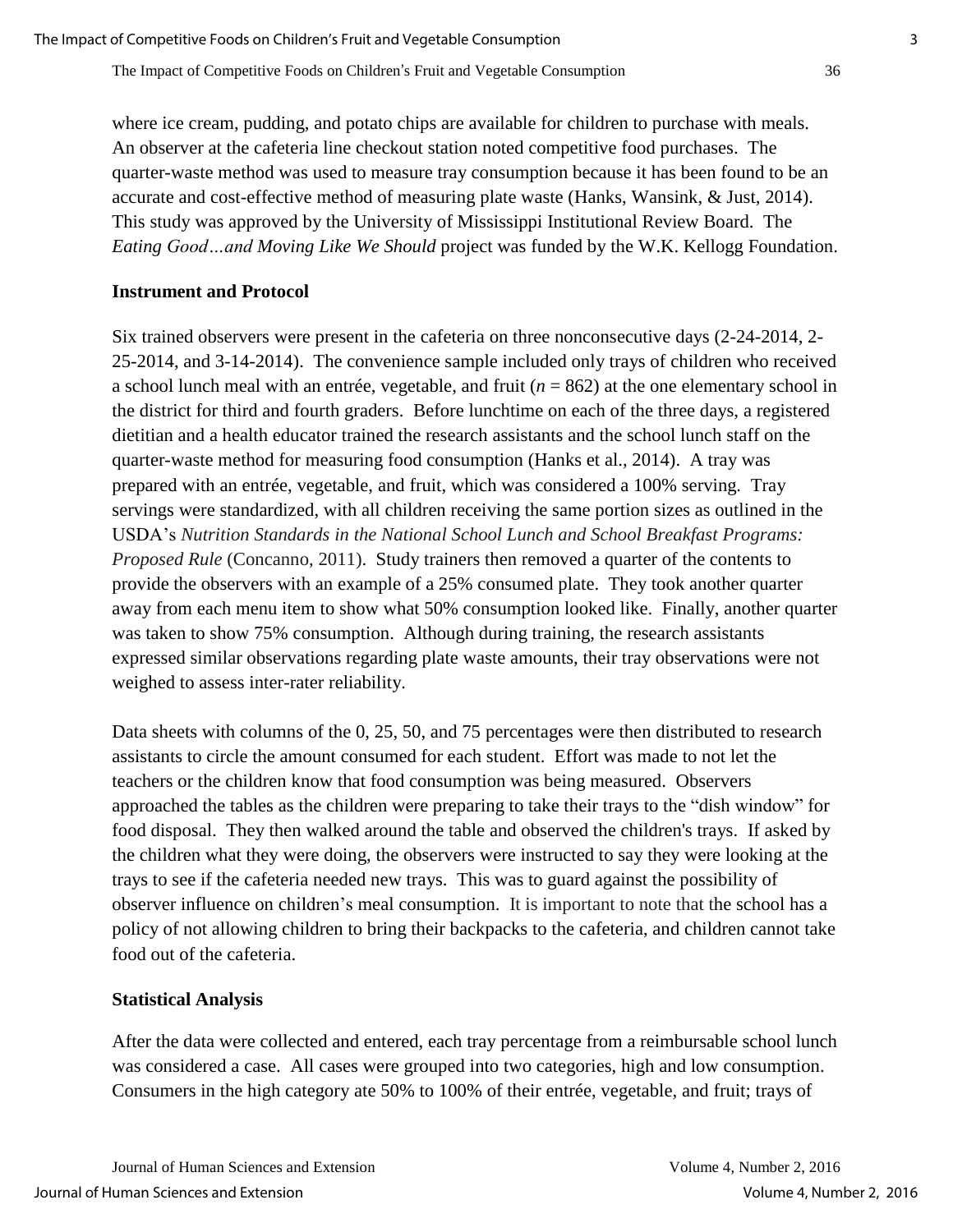children who consumed less than 50% of each item were placed in the low food consumer group for that item. The creation of a binomial variable allowed for the data to be analyzed using odds ratios. Only the unadjusted odds ratios were reported (confidence interval of 95%) because this study did not investigate other factors that could influence plate consumption such as socioeconomic status, recess times, or taste preferences (Szklo & Nieto, 2007). Significance was tested with a *p*-value derived from the Mantel-Haenszel common odds ratio estimate (i.e., a *p*value of 0.05 and less was considered statistically significant). All analyses were performed on a personal computer using IBM® SPSS® Statistics 22.

#### **Results and Discussion**

During the three-day data collection period, an average of 297 reimbursable school meals were served per day at one elementary school in North Mississippi. Although chef salads were available as an alternate entrée on all days, the relatively few  $(n < 10$  per day) students that chose these were not included in the study. A total of 862 meals with entrées, vegetables, and fruit were observed by either the researchers or the trained assistants. Only the children receiving those meals were counted when observing the purchase of competitive foods. Of those, 80 children purchased ice cream or pudding, 143 purchased chips, and 24 purchased both ice cream or pudding and chips (see Table 1). Ice cream and pudding were counted together as one group because of similar nutrient content and because there were only 4 pudding purchases. No competitive foods were purchased with 639 of the observed meals.

|                                         | <b>Number of Children</b>   |                |  |  |  |  |
|-----------------------------------------|-----------------------------|----------------|--|--|--|--|
| <b>Student Lunch Component</b>          | <b>High</b> <sup>a</sup>    | $Low^b$        |  |  |  |  |
| Entrée                                  | 403 (46.8%)                 | 459 (53.2%)    |  |  |  |  |
| Vegetable                               | 108 (12.5%)                 | 754 (87.5%)    |  |  |  |  |
| Fruit                                   | 265 (30.7%)                 | 597 (69.3%)    |  |  |  |  |
|                                         | <b>Purchased with Meal?</b> |                |  |  |  |  |
| <b>Competitive Food Purchased</b>       | Yes                         | N <sub>0</sub> |  |  |  |  |
| Ice Cream or Pudding                    | 80 (9.3%)                   | 782 (90.7%)    |  |  |  |  |
| Chips                                   | 143 (16.6%)                 | 719 (83.4%)    |  |  |  |  |
| Ice Cream or Pudding and Chips Together | 24 (2.8%)                   | 838 (97.2%)    |  |  |  |  |
| <b>Total Student Meals: 862</b>         |                             |                |  |  |  |  |
| $\alpha$ Consumed $>$ 50% of meal       |                             |                |  |  |  |  |

*Table 1. Numbers of Children in Each School Meal Consumption and Competitive Foods Purchase Category*

 $<sub>b</sub>$  Consumed  $<$  50% of meal</sub>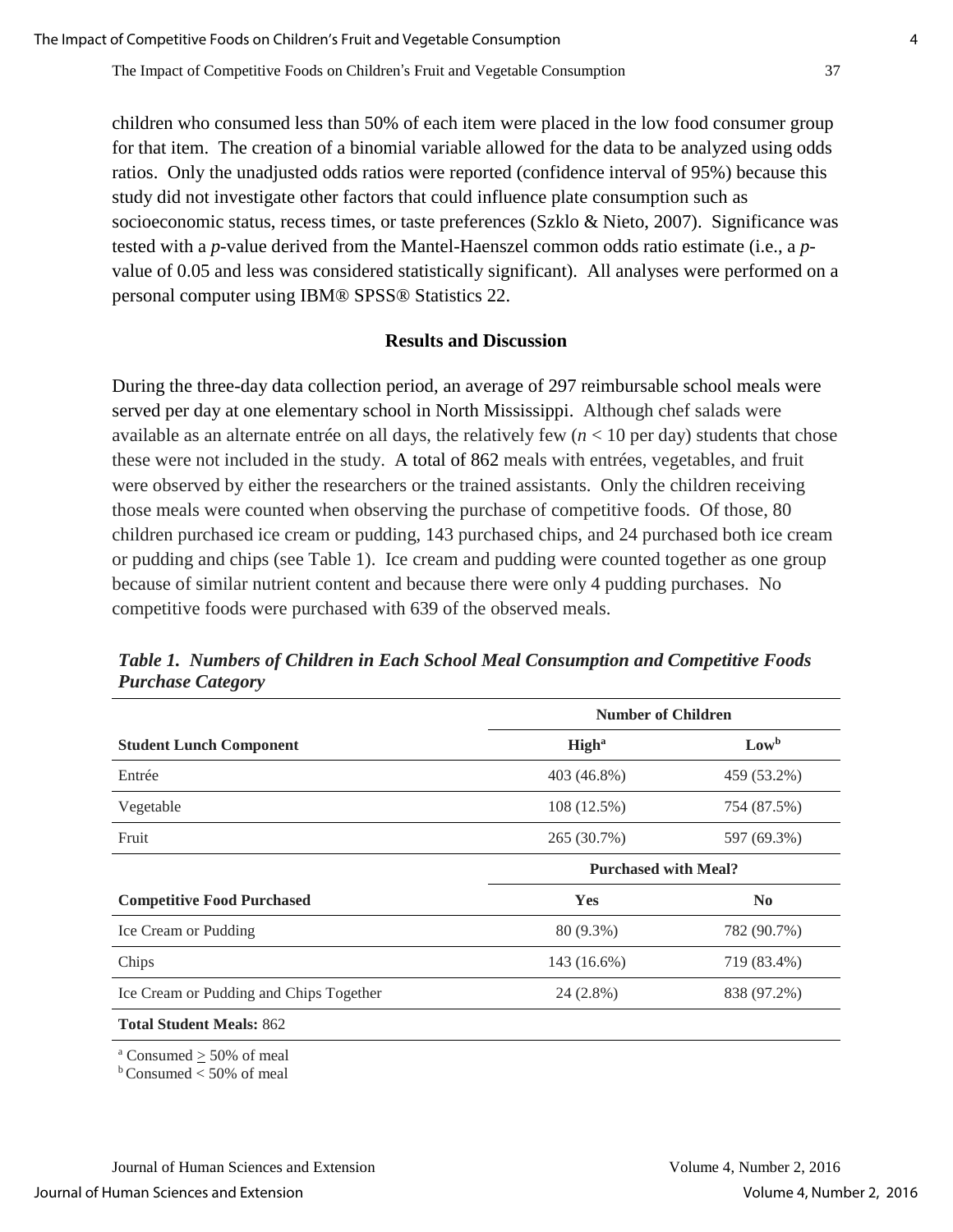The entrées served during the observation periods were chicken nachos, Philly cheesesteak sandwiches, and chicken-pot-pie. The vegetables served to the children included broccoli, green beans, and whole kernel corn. The fruits offered were applesauce on day 2 and different fruit cups on days 1 and 3.

The children who chose ice cream or pudding were 1.6 times more likely to throw away greater than 50% of their entrée ( $p < 0.01$ ). When comparing vegetable consumption, the ice cream or pudding purchasers were over 3.5 times more likely to not eat their vegetables and over 2 times more likely to not eat their fruit than children who did not purchase ice cream or pudding  $(p <$ 0.02) (see Table 2). This finding is consistent with the findings of Fox et al. (2009), Larson and Story (2010), and Templeton et al. (2005), who all reported an impact of competitive foods on the consumption of school meals that meet USDA requirements and suggested that total nutrient density of the children's diets were being affected.

| <b>Food Consumption Categories</b> | <b>Unadjusted Odds Ratio</b> | 95% CI           | $p$ -value* |
|------------------------------------|------------------------------|------------------|-------------|
| Entrée Consumption                 |                              |                  |             |
| High <sup>a</sup>                  | 0.75                         | $(0.63 - 0.86)$  | 0.002       |
| $Low^b$                            | 1.62                         | $(1.45 - 2.28)$  |             |
| Vegetable Consumption              |                              |                  |             |
| High <sup>a</sup>                  | 0.90                         | $(0.85 - 0.94)$  | 0.021       |
| $Low^b$                            | 3.58                         | $(1.16 - 11.02)$ |             |
| <b>Fruit Consumption</b>           |                              |                  |             |
| High <sup>a</sup>                  | 0.80                         | $(0.72 - 0.88)$  | 0.002       |
| $Low^b$                            | 2.16                         | $(1.23 - 3.27)$  |             |

*Table 2. School Lunch Consumption with Ice Cream or Pudding Purchases*

 $a$  Consumed  $>$  50% of meal

 $b$  Consumed  $<$  50% of meal

\*A *p*-value of 0.05 and less was considered statistically significant using the Mantel-Haenszel common odds ratio estimate.

The other finding regarding competitive food purchases revealed that more children purchased chips ( $n = 143$ ) than ice cream or pudding ( $n = 80$ ) (see Table 1). The prevalence of chip purchases was nearly double that of ice cream or pudding purchases. While the data for this study show that the purchase of chips had less impact on entrée, fruit, and vegetable consumption, there was still an impact. Children who purchased chips were 1.06 times less likely to consume more than 50% of their entrée than those who did not  $(p < 0.047)$ . They were also less likely to consume more than 50% of their vegetables. However, in a somewhat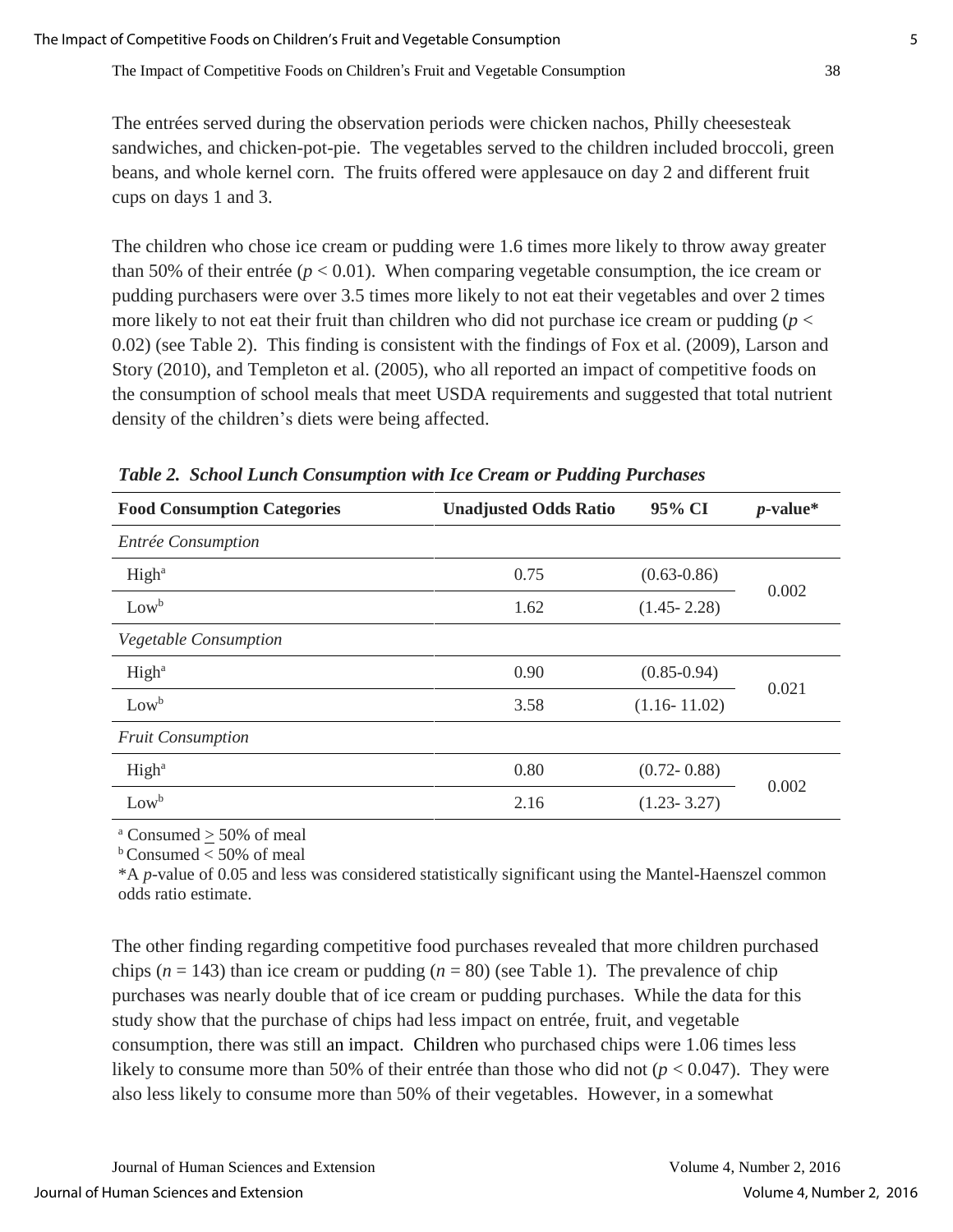surprising finding, chips did not significantly affect fruit consumption (see Table 3). One possible explanation for this could be that the sweetness of the ice cream or pudding could satiate the desire for the fruit, whereas the saltiness of the chips could initiate a desire for sweetness. Although there is some research to suggest that dietary salt intake increased sweetened beverage consumption, this may or may not be extrapolated to an increased desire for fruit (Mennella, Finkbeiner, Lipchock, Hwang, & Reed, 2014; Sijtsema, Reinders, Hiller, & Guàrdia, 2012; Wansink, Bascoul, & Chen, 2006). Classic taste studies have reported that salt highlights sweet tastes, while sugar reduces saltiness (McWilliams, 2012), so the interaction of these flavors may produce even more pleasurable sensations than either alone.

| <b>Food Consumption Categories</b> | <b>Unadjusted Odds Ratio</b> | 95% CI            | $p$ -value* |  |
|------------------------------------|------------------------------|-------------------|-------------|--|
| Entrée Consumption                 |                              |                   |             |  |
| High <sup>a</sup>                  | 0.73                         | $(0.54 - 0.99)$   | 0.047       |  |
| $Low^b$                            | 1.06                         | $(1.01 - 1.13)$   |             |  |
| <b>Vegetable Consumption</b>       |                              |                   |             |  |
| High <sup>a</sup>                  | 0.50                         | $(0.34 - 0.75)$   |             |  |
| $Low^b$                            | 1.12                         | $(1.06 - 1.19)$   | 0.001       |  |
| <b>Fruit Consumption</b>           |                              |                   |             |  |
| High <sup>a</sup>                  | 0.58                         | $(0.325 - 1.04)$  |             |  |
| $Low^b$                            | 1.87                         | $(0.976 - 3.589)$ | 0.059       |  |

#### *Table 3. Chip Purchases and School Lunch Consumption*

 $a$  Consumed  $>$  50% of meal

 $b$  Consumed  $<$  50% of meal

\*A *p*-value of 0.05 and less was considered statistically significant using the Mantel-Haenszel common odds ratio estimate.

As seen in Table 4, the ice creams and pudding available at this school were not significantly higher in kcalories or fat content than the choices of chips (USDA Agricultural Research Service, 2015). However, the two ice cream choices were significantly higher  $(p < 0.05)$  in protein than the group of chips. Feeding studies have shown that protein provides a more satiating effect than equal kcalories of carbohydrate or fat (Astrup, 2006). Although one of the chip choices had a protein content approximating the ice creams and pudding, the rest were significantly lower  $(p < 0.05)$ . Also, even if the fat or kcaloric content of the competitive foods was not enough to completely satiate the children, they may have been enough to allow the children to eat less or none of their school meal. The higher protein content of the ice creams and pudding would then have led to even less consumption of the school meal.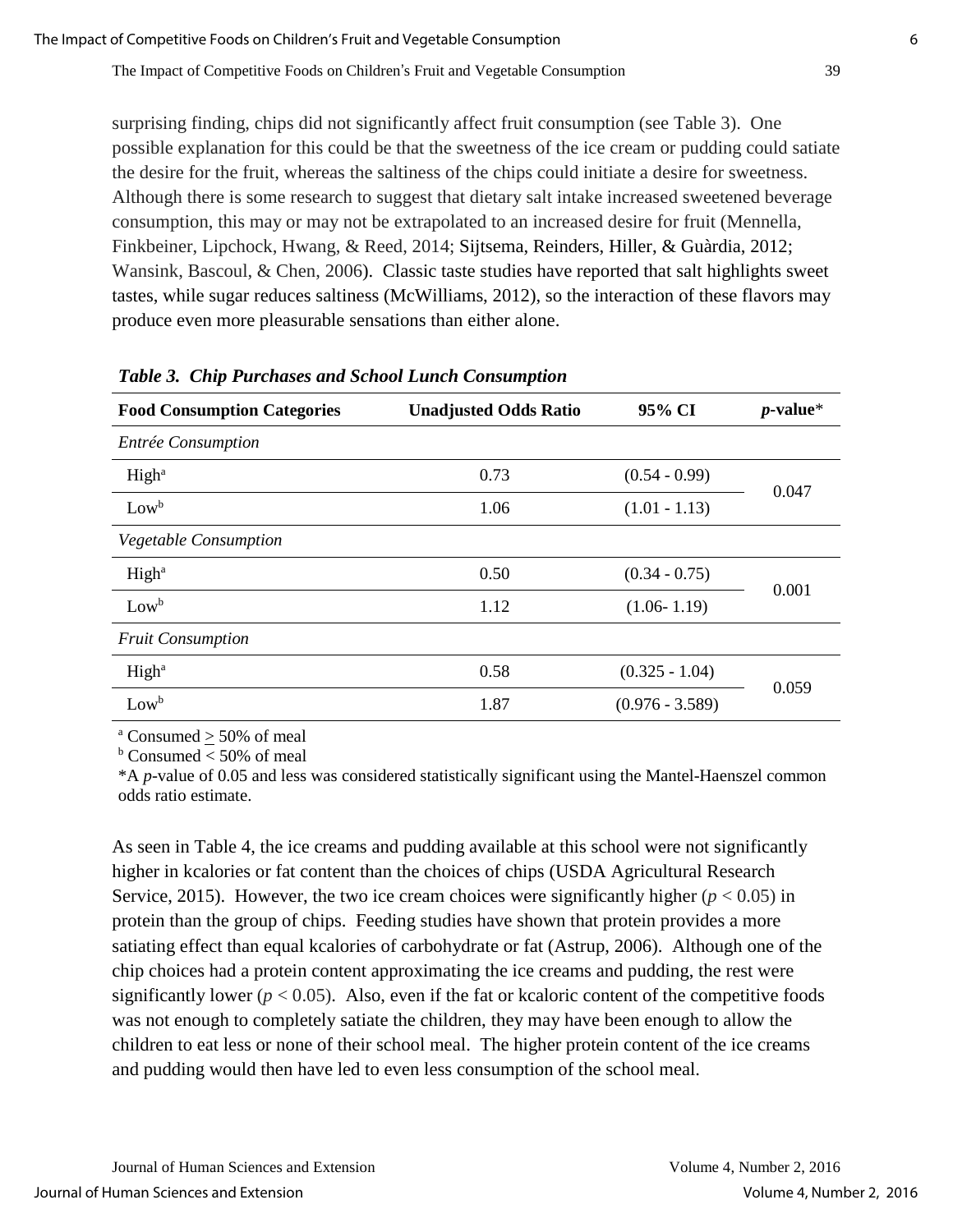|                                         | Entrée<br>Day<br>$\overline{\phantom{0}}$ | <b>Entrée</b><br>Day<br>$\boldsymbol{\omega}$ | Entrée<br>Day<br>$\tilde{\mathbf{c}}$ | Fruit<br>$\overline{\mathbf{p}}$ ay | Day<br>Fruit<br>$\triangleright$ | Fruit<br>Day<br>$\boldsymbol{\omega}$ | $\mathbf{Day}$<br>Vegetable | pay<br>Vegetable<br>N | Day<br>≺<br>egetable<br>ى | Cinip<br><b>Choice</b><br>$\blacksquare$ | Chip<br><b>Choice</b><br>N | ◠<br>$\Omega$<br>hoice.<br>Ę.<br>$\boldsymbol{\omega}$ | <b>Choice</b><br>Cinip<br>4 | Ice<br><b>Choice</b><br>Cream<br>$\overline{}$ | Ice<br><b>Choice</b><br>Cream<br>N | Pudding |
|-----------------------------------------|-------------------------------------------|-----------------------------------------------|---------------------------------------|-------------------------------------|----------------------------------|---------------------------------------|-----------------------------|-----------------------|---------------------------|------------------------------------------|----------------------------|--------------------------------------------------------|-----------------------------|------------------------------------------------|------------------------------------|---------|
| <b>Calories</b>                         | 260                                       | 286                                           | 382                                   | 37                                  | 80                               | 65                                    | 39                          | 145                   | 50                        | 132                                      | 90                         | 118                                                    | 159                         | 137                                            | 143                                | 153     |
| Total Fat (g)                           | 21.00                                     | 6.85                                          | 19.05                                 | 0.00                                | 0.00                             | 0.00                                  | 1.87                        | 2.87                  | 1.78                      | 5.11                                     | 2.54                       | 1.62                                                   | 6.19                        | 3.67                                           | 4.89                               | 4.97    |
| <b>Total Saturated Fat (g)</b>          | 6.00                                      | 3.00                                          | 4.54                                  | 0.00                                | 0.00                             | 0.00                                  | 0.82                        | 0.88                  | 0.81                      | 0.10                                     | 0.05                       | 0.24                                                   | 0.89                        | 2.23                                           | 2.98                               | 0.50    |
| % Calories from Fat                     | 72.6                                      | 21.6                                          | 44.9                                  | 0.0                                 | $0.0\,$                          | 0.0                                   | 43.2                        | 17.8                  | 32.1                      | 34.84                                    | 25.2                       | 12.35                                                  | 35.03                       | 24.11                                          | 30.78                              | 29.24   |
| % Calories from<br><b>Saturated Fat</b> | 20.8                                      | 9.4                                           | 10.7                                  | 0.0                                 | $0.0\,$                          | 0.0                                   | 18.9                        | 5.5                   | 14.6                      | 0.61                                     | 0.5                        | 0.05                                                   | 12.62                       | 14.65                                          | 18.75                              | 2.85    |
| Calcium (mg)                            | $\boldsymbol{0}$                          | 150.0                                         | 21.8                                  | 12.0                                | 4.0                              | 10.0                                  | 90.0                        | 0.0                   | 20.0                      | 40.0                                     | 30.0                       | 45.0                                                   | 42.0                        | 122.0                                          | 108.0                              | 55.0    |
| $\Gamma$ Iron (mg)                      | 1.26                                      | 1.08                                          | 2.20                                  | 0.27                                | 0.35                             | 0.18                                  | 1.08                        | 0.36                  | 0.72                      | 0.36                                     | 0.24                       | 0.45                                                   | 0.27                        | 0.14                                           | 0.47                               | 1.37    |
| Vitamin A (IU)                          | 123                                       | 180                                           | 906                                   | 852                                 | 11                               | 30                                    | 1080                        | $\Omega$              | 2340                      | $\Omega$                                 | $\theta$                   | 29                                                     | $\Omega$                    | 340                                            | 289                                | 50      |
| Vitamin $C$ (mg)                        | 2.46                                      | 3.60                                          | 4.28                                  | 34.2                                | 1.70                             | 6.00                                  | 72.20                       | 3.60                  | 3.00                      | 0.00                                     | 0.00                       | 0.12                                                   | 0.00                        | 0.90                                           | 0.80                               | 0.30    |
| Sodium (mg)                             | 169.04                                    | 722.77                                        | 452.61                                | 5.00                                | 0.00                             | 1.00                                  | 108.15                      | 189.58                | 57.51                     | 160.00                                   | 135.00                     | 147.00                                                 | 188.00                      | 56.00                                          | 48.00                              | 164.00  |
| Dietary Fiber (g)                       | 1.40                                      | 3.60                                          | 3.35                                  | 0.07                                | 1.00                             | 3.00                                  | 2.45                        | 3.29g                 | 2.27                      | 1.60                                     | 1.11                       | 1.50                                                   | 1.66                        | 0.50                                           | 0.50                               | 0.00    |
| Protein $(g)$                           | 18.00                                     | 26.99                                         | 21.32                                 | 0.62                                | 0.00                             | 0.00                                  | 2.50                        | 4.35                  | 2.27                      | 2.00                                     | 2.00                       | 3.12                                                   | 1.72                        | 3.63                                           | 3.41                               | 2.26    |
| Carbohydrates (g)                       | 0.00                                      | 28.80                                         | 29.44                                 | 9.57                                | 19.00                            | 17.00                                 | 4.38                        | 30.67                 | 5.67                      | 19.00                                    | 7.08                       | 22.68                                                  | 24.28                       | 22.39                                          | 18.01                              | 24.85   |

*Table 4. Nutrient Compositions for Meals Served vs. Those in Competitive Foods*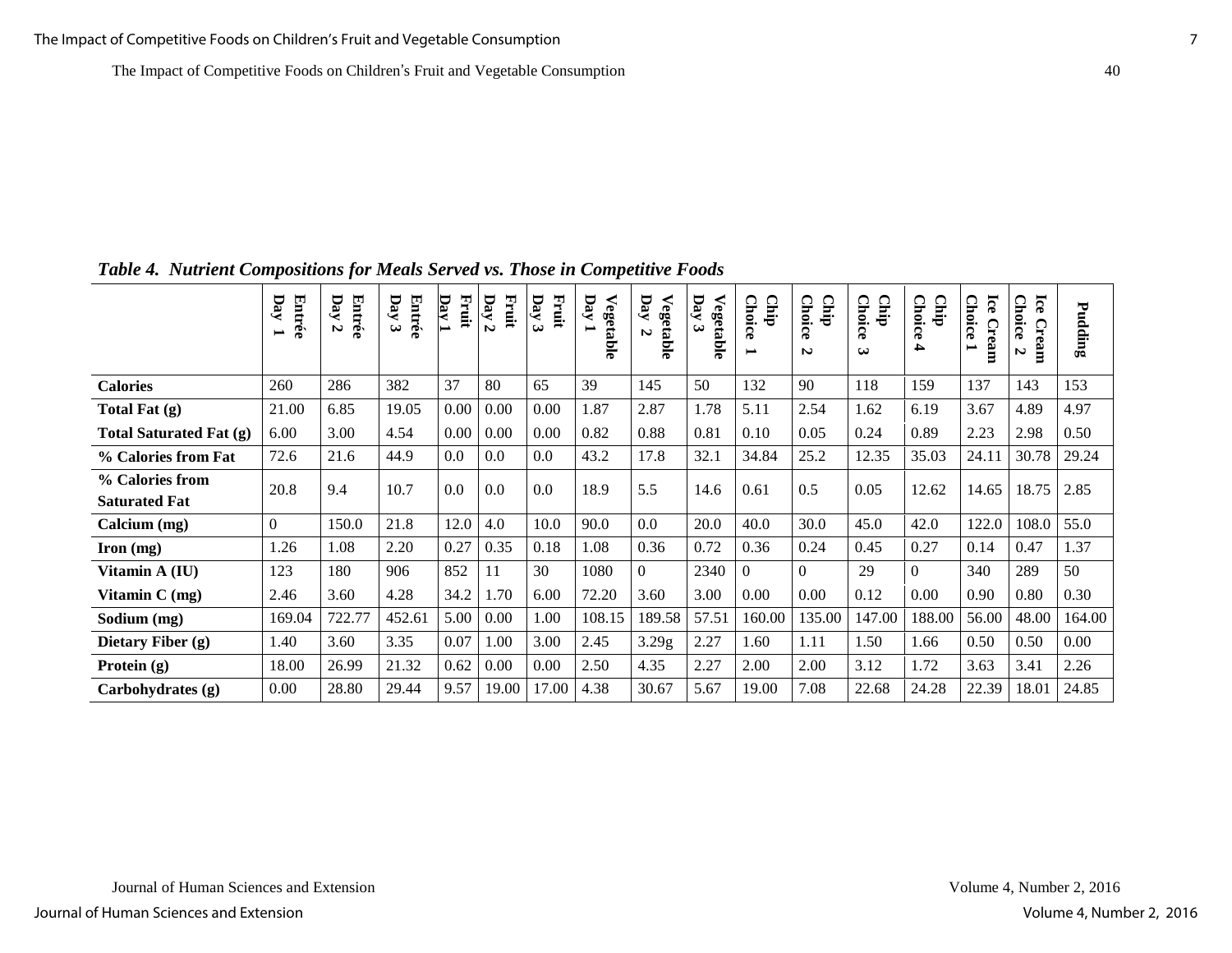Another theory is that low-caloric entrées or vegetables may offer low satiety, while the highcaloric competitive food options hold the promise of satiety. While at the time of the study, the nutrition standards for competitive foods as reflected in the Interim Final Rule on Smart Snacks (USDA Food and Nutrition Service, 2013) were proposed rules only and were not established, this school district adhered to those standards. Thus, when comparing nutrient content for all items served (see Table 4), the energy and fat contents of the chip, ice cream, and pudding choices were not greater than the entrées. Two of the three vegetable choices were lower in fat and kcalories than the competitive foods but were not chosen significantly more or less than the vegetable choice that was higher in fat and comparable in kcalories. Therefore, the children were not gaining greater satiety from competitive foods than from the foods in their meal.

Finally, as stated in classic nutrition literature (Stunkard, 1975), satiety is a conditioned response. Most Americans see ice cream and pudding as an end to a meal, while chips, when served at mealtime, are eaten with the meal. Further research is needed to identify whether sweets, regardless of fat or protein content, significantly impact the amounts of food eaten in the school lunch setting.

# **Conclusions and Application**

The results of this study suggest that the type of competitive food purchased affects lunch component consumption. Specifically, children who purchased ice cream or pudding with their meal were more likely to eat that and throw away most of the meal, thus working against the USDA's efforts to provide healthy school meals. Also, although in relation to ice cream, chips do not have as strong an impact on the consumption of the total meal, chips still had an impact. Interestingly, children who purchased chips were more likely to consume their fruit than children who purchased ice cream. This study's findings were consistent with Gonzalez, Jones, and Frongillo's 2009 study that concluded that eliminating availability of competitive foods was more effective at encouraging children to eat healthier foods than simply limiting their choices of competitive foods. Future studies should explore the influence of specific competitive foods on lunch completion, especially using larger samples of children in different regions of the U.S. Additionally, it would be interesting to investigate barriers that child nutrition programs have experienced in eliminating competitive foods altogether and how revenue generated by competitive foods influences policies that allow them.

## **Limitations**

The study design was cross-sectional, and as such, any finding cannot directly link a cause to a specific outcome. Also, researchers noted that children in classes typically sit together, but occasionally some children attend lunch with different groups. In future research, a research assistant should take a total headcount and include a measure of children who brought lunch from home. Additionally, using the unadjusted odds ratios could allow for confounding factors.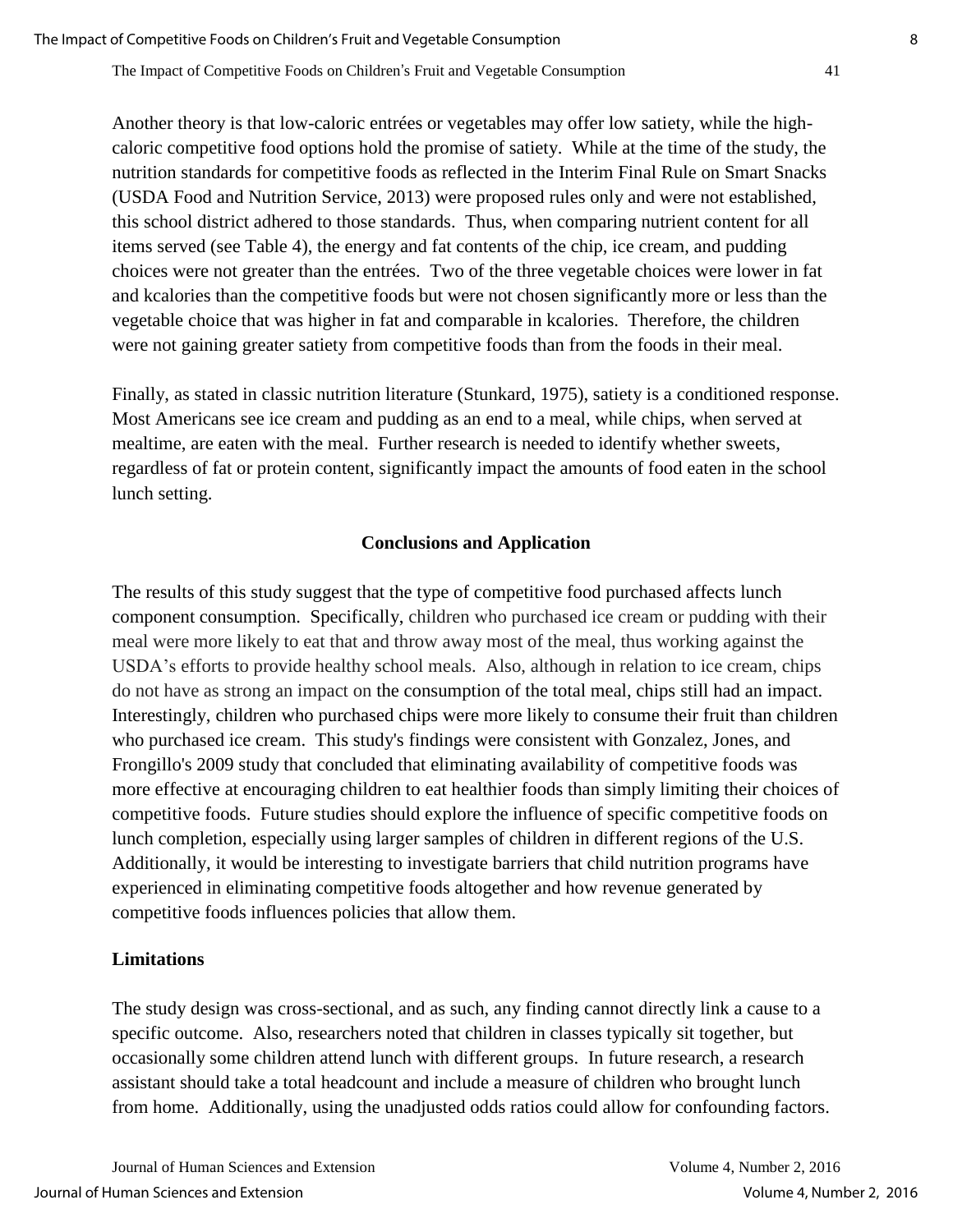In future studies, more variables should be included, such as socioeconomic status, BMI, recess times, and family eating patterns. This would allow use of the adjusted odds ratios.

#### **Competing Interests**

The authors declare no competing interests in the writing and researching of the information in this paper.

#### **References**

- Astrup, A. (2006). Carbohydrates as macronutrients in relation to protein and fat for body weight control. *International Journal of Obesity, 30,* S4–S9. doi:10.1038/sj.ijo.0803485
- Carithers, T., Lambert, L., Parkes, E., Dickerson, A., Edwards, P., Zhang, L., … Coyle, K. (2010). Mississippi School Nutrition Environment Evaluation Data System (MS NEEDS), Technical report year one (2008-2009) outcomes. Retrieved from http://stage.mshealthpolicy.com/wp-

content/uploads/2012/06/MSNEEDSYearOne\_Report1-1-2010.pdf

- Centers for Disease Control and Prevention (CDC). (2012). *Diabetes report card, 2012.* Retrieved from<http://www.cdc.gov/diabetes/pubs/pdf/diabetesreportcard.pdf>
- Centers for Disease Control and Prevention (CDC). (2015). *Obese youth over time.* Retrieved from<http://www.cdc.gov/healthyyouth/obesity/obesity-youth.htm>
- Chriquip, J. F., Pickel, M., & Story, M. (2014). Influence of school competitive food and beverage policies on obesity, consumption, and availability: A systematic review. *JAMA Pediatrics*, *168*(3), 279–286. doi:10.1001/jamapediatrics.2013.4457
- Concanno, K. (2011). Nutrition standards in the National School Lunch and School Breakfast Programs: Proposed rule. *Federal Register*, *76*, 2493–2570.
- ElementarySchools.org. (2015). *Mississippi elementary schools*. Retrieved from http://elementaryschools.org/directory/ms/
- Fox, M. K., Gordon, A., Nogales, R., & Wilson, A. (2009). Availability and consumption of competitive foods in US public schools. *Journal of the American Dietetic Association*, *109*(2 Suppl. 1), S57–S66. doi:10.1016/j.jada.2008.10.063
- Gonzalez, W., Jones, S. J., & Frongillo, E. A. (2009). Restricting snacks in U.S. elementary schools is associated with higher frequency of fruit and vegetable consumption. *The Journal of Nutrition, 139*(1), 142–144. doi:10.3945/jn.108.099531
- Hanks, A. S., Wansink, B., & Just, D. R. (2014). Reliability and accuracy of real-time visualization techniques for measuring school cafeteria tray waste: Validating the quarterwaste method. *Journal of the Academy of Nutrition and Dietetics*, *114*(3), 470–474. doi:10.1016/j.jand.2013.08.013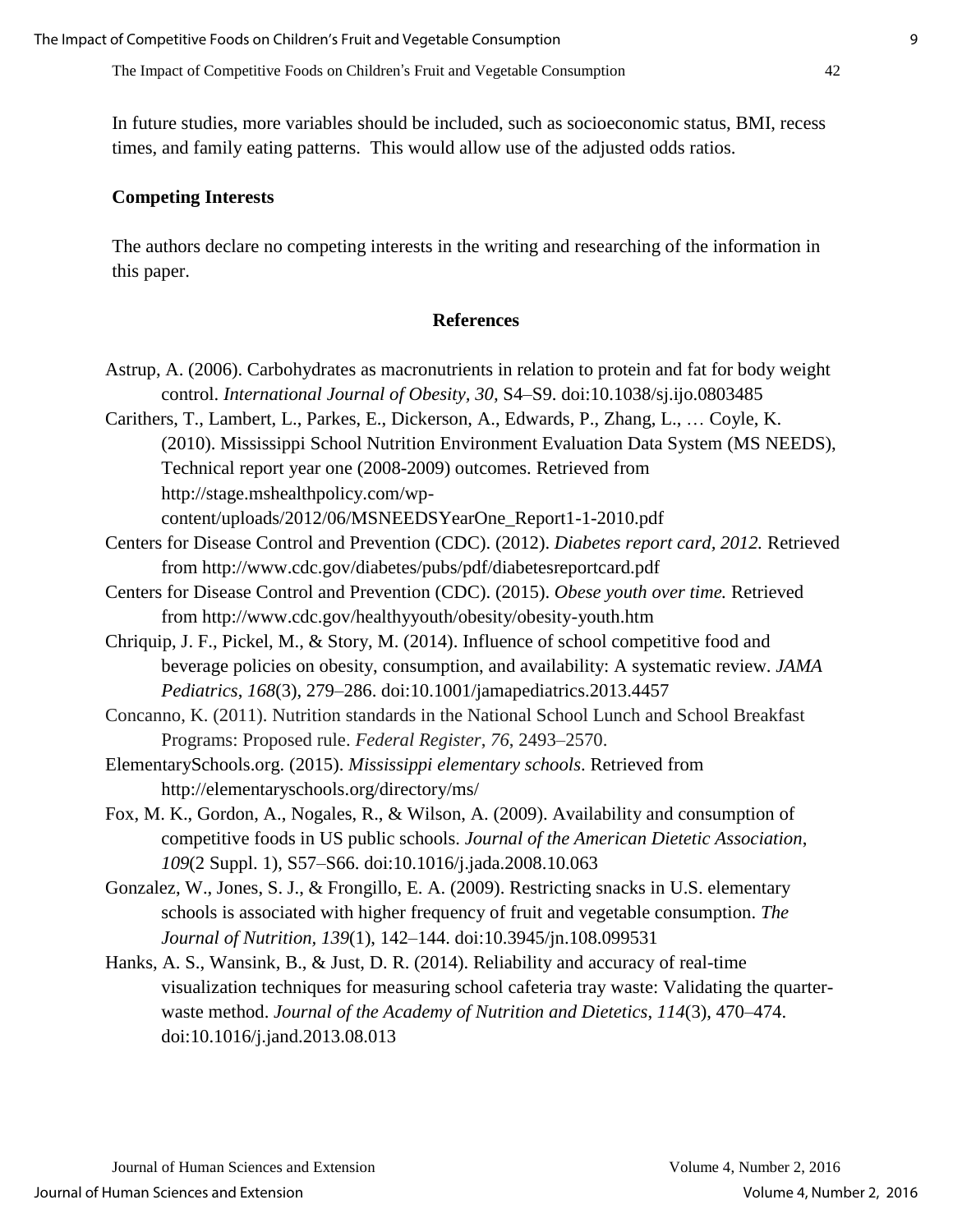- Hoelscher, D. M., Kirk, S., Ritchie, L., Cunningham-Sabo, L., & Academy Positions Committee. (2013). Position of the Academy of Nutrition and Dietetics: Interventions for the prevention and treatment of pediatric overweight and obesity. *Journal of the Academy of Nutrition and Dietetics*, *113*(10), 1375–1394. doi:10.1016/j.jand.2013.08.004
- Kolbo, J. R., Zhang, L., Molaison, E. F., Harbaugh, B. L., Hudson, G. M., Armstrong, M. G., & Werle, N. (2012). Prevalence and trends in overweight and obesity among Mississippi public school students, 2005-2011. *Journal of the Mississippi State Medical Association*, *53*(5), 140–146.
- Larson, N., & Story, M. (2010). Are 'competitive foods' sold at school making our children fat? *Health Affairs*, *29*(3), 430–435. doi:10.1377/hlthaff.2009.0716
- McWilliams, M. (2012). *Foods: Experimental perspectives* (7<sup>th</sup> ed.). Boston, MA: Prentice Hall.
- Mennella, J. A., Finkbeiner, S., Lipchock, S. V., Hwang, L. -D., & Reed, D. R. (2014). Preferences for salty and sweet tastes are elevated and related to each other during childhood. *PloS One*, *9*(3), e92201. doi:10.1371/journal.pone.0092201

Mississippi Department of Education. (2014). *MS Department of Education Office of Child Nutrition vending regulations for food and beverages*. Retrieved from http://www.mde.k12.ms.us/child-nutrition/resources/vending-regulations

Mississippi Legislature. (2007). *Senate Bill 2369 (The Mississippi Healthy Students Act).* Retrieved from http://www.mde.k12.ms.us/docs/healthy-schools/senatebill2369.pdf

- Sijtsema, S. J., Reinders, M. J., Hiller, S. R. C. H., & Guàrdia, M. D. (2012). Fruit and snack consumption related to sweet, sour and salty taste preferences. *British Food Journal, 114*(7), 1032–1046. doi:10.1108/00070701211241608
- Story, M. (1999). School-based approaches for preventing and treating obesity. *International Journal of Obesity, 23*(Suppl. 2), S43–S51. doi:10.1038/sj.ijo.0800859
- Story, M., Kaphingst, K. M., & French, S. (2006). The role of schools in obesity prevention. *The Future of Children, 16*(1), 109–142. doi:10.1353/foc.2006.0007
- Stunkard, A. (1975). Satiety is a conditioned reflex. *Psychosomatic Medicine*, *37*(5), 383–387. doi:10.1097/00006842-197509000-00001
- Szklo, M., & Nieto, F. J. (2007). *Epidemiology: Beyond the basics* (2nd ed.). Sudbury, MA: Jones and Bartlett.
- Templeton, S. B., Marlette, M. A., & Panemangalore, M. (2005). Competitive foods increase the intake of energy and decrease the intake of certain nutrients by adolescents consuming school lunch. *Journal of the American Dietetic Association, 105*(2), 215–220. doi:10.1016/j.jada.2004.11.027
- United States Department of Agriculture (USDA) Food and Nutrition Service. (2012). *New meal* p*attern requirements and nutrition standards: USDA's National School Lunch and School Breakfast Programs* [PowerPoint slides]. Retrieved from http://www.fns.usda.gov/sites/default/files/LAC\_03-06-12\_0.pdf